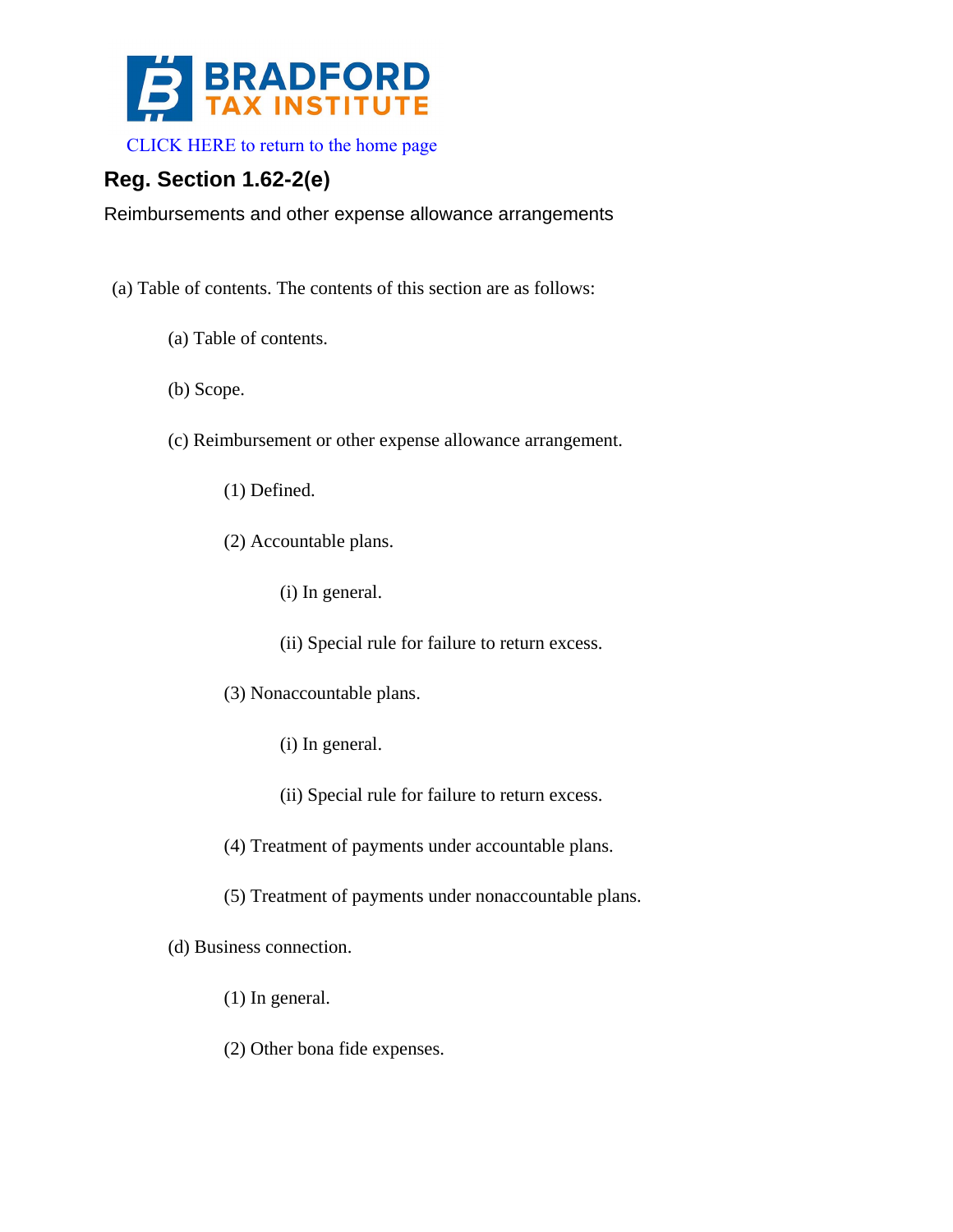(3) Reimbursement requirement.

(i) In general.

(ii) Per diem allowances.

(e) Substantiation.

(1) In general.

(2) Expenses governed by section 274(d).

(3) Expenses not governed by section 274(d).

(f) Returning amounts in excess of expenses.

(1) In general.

(2) Per diem or mileage allowances.

(g) Reasonable period.

(1) In general.

(2) Safe harbors.

(i) Fixed date method.

(ii) Periodic payment method.

(3) Pattern of overreimbursements.

(h) Withholding and payment of employment taxes.

(1) When excluded from wages.

(2) When included in wages.

(i) Accountable plans.

(A) General rule.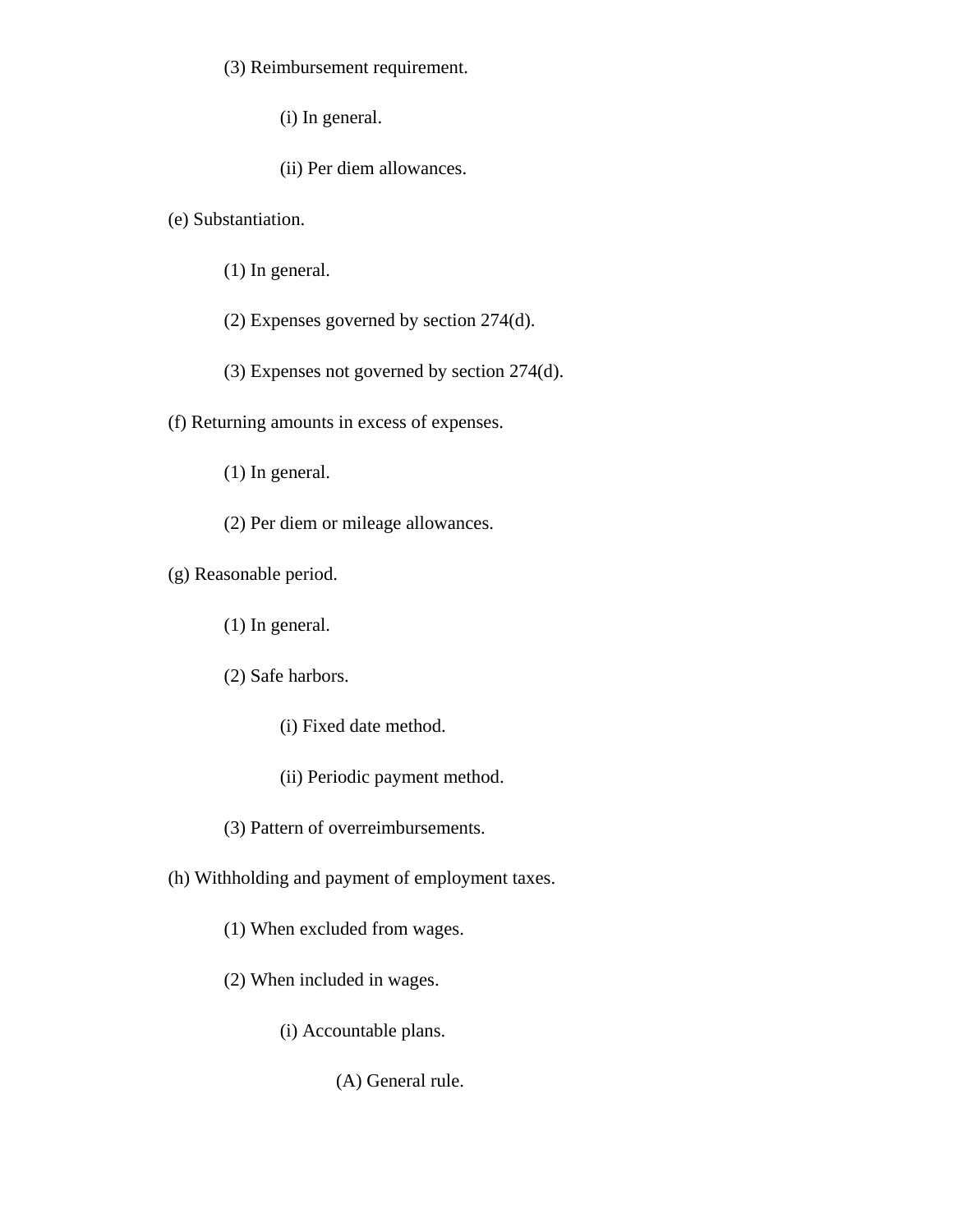(B) Per diem or mileage allowances.

(1) In general.

(2) Reimbursements.

(3) Advances.

(4) Special rules.

(ii) Nonaccountable plans.

- (i) Application.
- (j) Examples.
- (k) Anti-abuse provision.
- (l) Cross references.
- (m) Effective dates.
- (b) Scope. For purposes of determining "adjusted gross income," section  $62(a)(2)(A)$  allows an employee a deduction for expenses allowed by part VI (section 161 and following), subchapter B, chapter 1 of the Code, paid by the employee, in connection with the performance of services as an employee of the employer, under a reimbursement or other expense allowance arrangement with a payor (the employer, its agent, or a third party). Section 62(c) provides that an arrangement will not be treated as a reimbursement or other expense allowance arrangement for purposes of section  $62(a)(2)(A)$  if—
	- (1) Such arrangement does not require the employee to substantiate the expenses covered by the arrangement to the payor, or
	- (2) Such arrangement provides the employee the right to retain any amount in excess of the substantiated expenses covered under the arrangement.

This section prescribes rules relating to the requirements of section 62(c).

- (c) Reimbursement or other expense allowance arrangement—
	- (1) Defined. For purposes of §§ 1.62-1, 1.62-1T, and 1.62-2, the phrase "reimbursement or other expense allowance arrangement" means an arrangement that meets the requirements of paragraphs (d) (business connection), (e) (substantiation), and (f) (returning amounts in excess of expenses) of this section.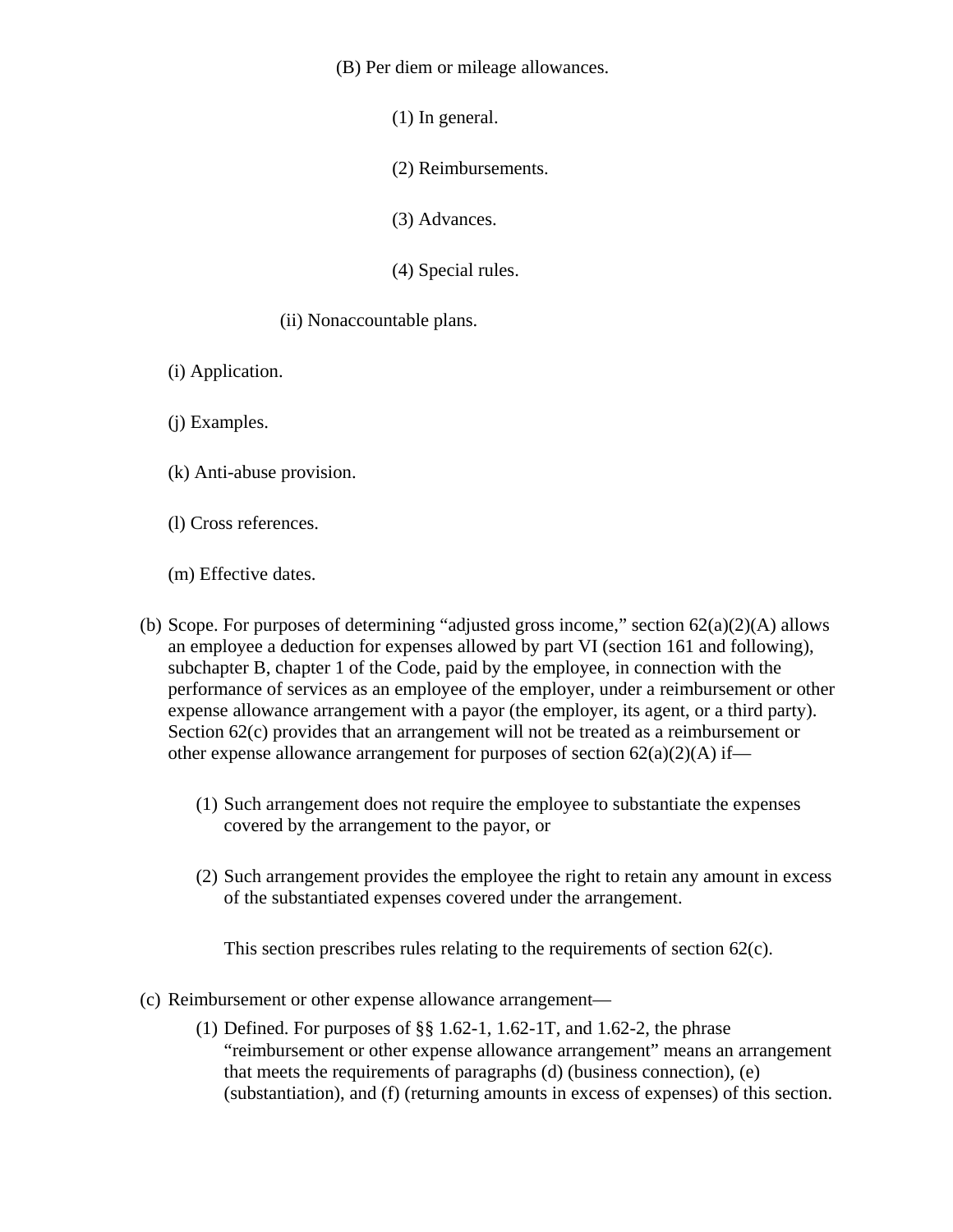A payor may have more than one arrangement with respect to a particular employee, depending on the facts and circumstances. See paragraph  $(d)(2)$  of this section (payor treated as having two arrangements under certain circumstances).

- (2) Accountable plans—
	- (i) In general. Except as provided in paragraph  $(c)(2)(ii)$  of this section, if an arrangement meets the requirements of paragraphs (d), (e), and (f) of this section, all amounts paid under the arrangement are treated as paid under an "accountable plan."
	- (ii) Special rule for failure to return excess. If an arrangement meets the requirements of paragraphs (d), (e), and (f) of this section, but the employee fails to return, within a reasonable period of time, any amount in excess of the amount of the expenses substantiated in accordance with paragraph (e) of this section, only the amounts paid under the arrangement that are not in excess of the substantiated expenses are treated as paid under an accountable plan.
- (3) Nonaccountable plans—
	- (i) In general. If an arrangement does not satisfy one or more of the requirements of paragraphs (d), (e), or (f) of this section, all amounts paid under the arrangement are treated as paid under a "nonaccountable plan." If a payor provides a nonaccountable plan, an employee who receives payments under the plan cannot compel the payor to treat the payments as paid under an accountable plan by voluntarily substantiating the expenses and returning any excess to the payor.
	- (ii) Special rule for failure to return excess. If an arrangement meets the requirements of paragraphs (d), (e), and (f) of this section, but the employee fails to return, within a reasonable period of time, any amount in excess of the amount of the expenses substantiated in accordance with paragraph (e) of this section, the amounts paid under the arrangement that are in excess of the substantiated expenses are treated as paid under a nonaccountable plan.
- (4) Treatment of payments under accountable plans. Amounts treated as paid under an accountable plan are excluded from the employee's gross income, are not reported as wages or other compensation on the employee's Form W-2, and are exempt from the withholding and payment of employment taxes (Federal Insurance Contributions Act (FICA), Federal Unemployment Tax Act (FUTA), Railroad Retirement Tax Act (RRTA), Railroad Unemployment Repayment Tax (RURT), and income tax.) See paragraph (l) of this section for cross references.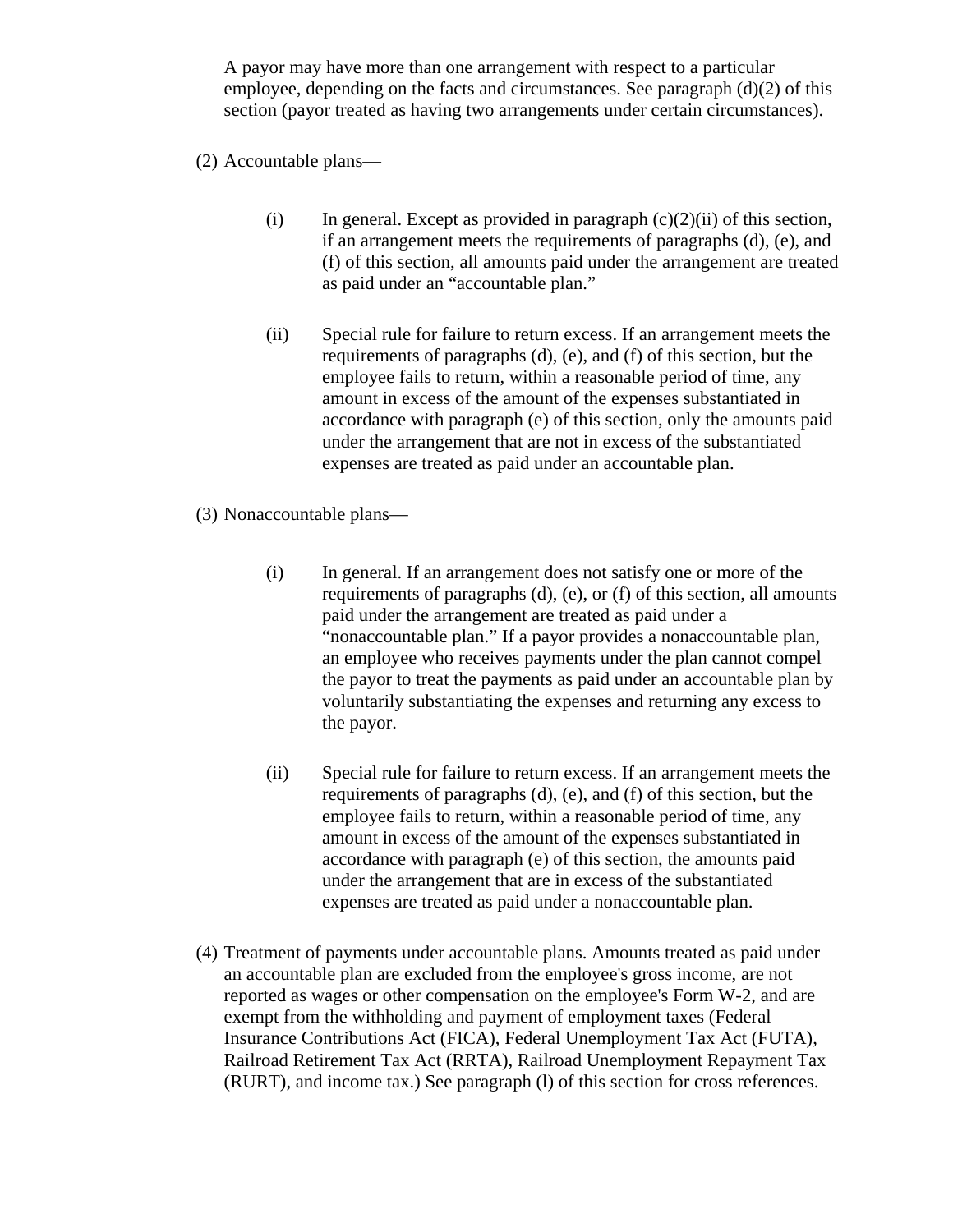(5) Treatment of payments under nonaccountable plans. Amounts treated as paid under a nonaccountable plan are included in the employee's gross income, must be reported as wages or other compensation on the employee's Form W-2, and are subject to withholding and payment of employment taxes (FICA, FUTA, RRTA, RURT, and income tax). See paragraph (h) of this section. Expenses attributable to amounts included in the employee's gross income may be deducted, provided the employee can substantiate the full amount of his or her expenses (i.e., the amount of the expenses, if any, the reimbursement for which is treated as paid under an accountable plan as well as those for which the employee is claiming the deduction) in accordance with  $\S$ § 1.274-5T and 1.274(d)-1 or § 1.162-17, but only as a miscellaneous itemized deduction subject to the limitations applicable to such expenses (e.g., the 80-percent limitation on meal and entertainment expenses provided in section 274(n) and the 2-percent floor provided in section 67).

## (d) Business connection—

- (1) In general. Except as provided in paragraphs  $(d)(2)$  and  $(d)(3)$  of this section, an arrangement meets the requirements of this paragraph (d) if it provides advances, allowances (including per diem allowances, allowances only for meals and incidental expenses, and mileage allowances), or reimbursements only for business expenses that are allowable as deductions by part VI (section 161 and the following), subchapter B, chapter 1 of the Code, and that are paid or incurred by the employee in connection with the performance of services as an employee of the employer. The payment may be actually received from the employer, its agent, or a third party for whom the employee performs a service as an employee of the employer, and may include amounts charged directly or indirectly to the payor through credit card systems or otherwise. In addition, if both wages and the reimbursement or other expense allowance are combined in a single payment, the reimbursement or other expense allowance must be identified either by making a separate payment or by specifically identifying the amount of the reimbursement or other expense allowance.
- (2) Other bona fide expenses. If an arrangement provides advances, allowances, or reimbursements for business expenses described in paragraph  $(d)(1)$  of this section (i.e., deductible employee business expenses) and for other bona fide expenses related to the employer's business (e.g., travel that is not away from home) that are not deductible under part VI (section 161 and the following), subchapter B, chapter 1 of the Code, the payor is treated as maintaining two arrangements. The portion of the arrangement that provides payments for the deductible employee business expenses is treated as one arrangement that satisfies this paragraph (d). The portion of the arrangement that provides payments for the nondeductible employee expenses is treated as a second arrangement that does not satisfy this paragraph (d) and all amounts paid under this second arrangement will be treated as paid under a nonaccountable plan. See paragraphs (c)(5) and (h) of this section.
- (3) Reimbursement requirement—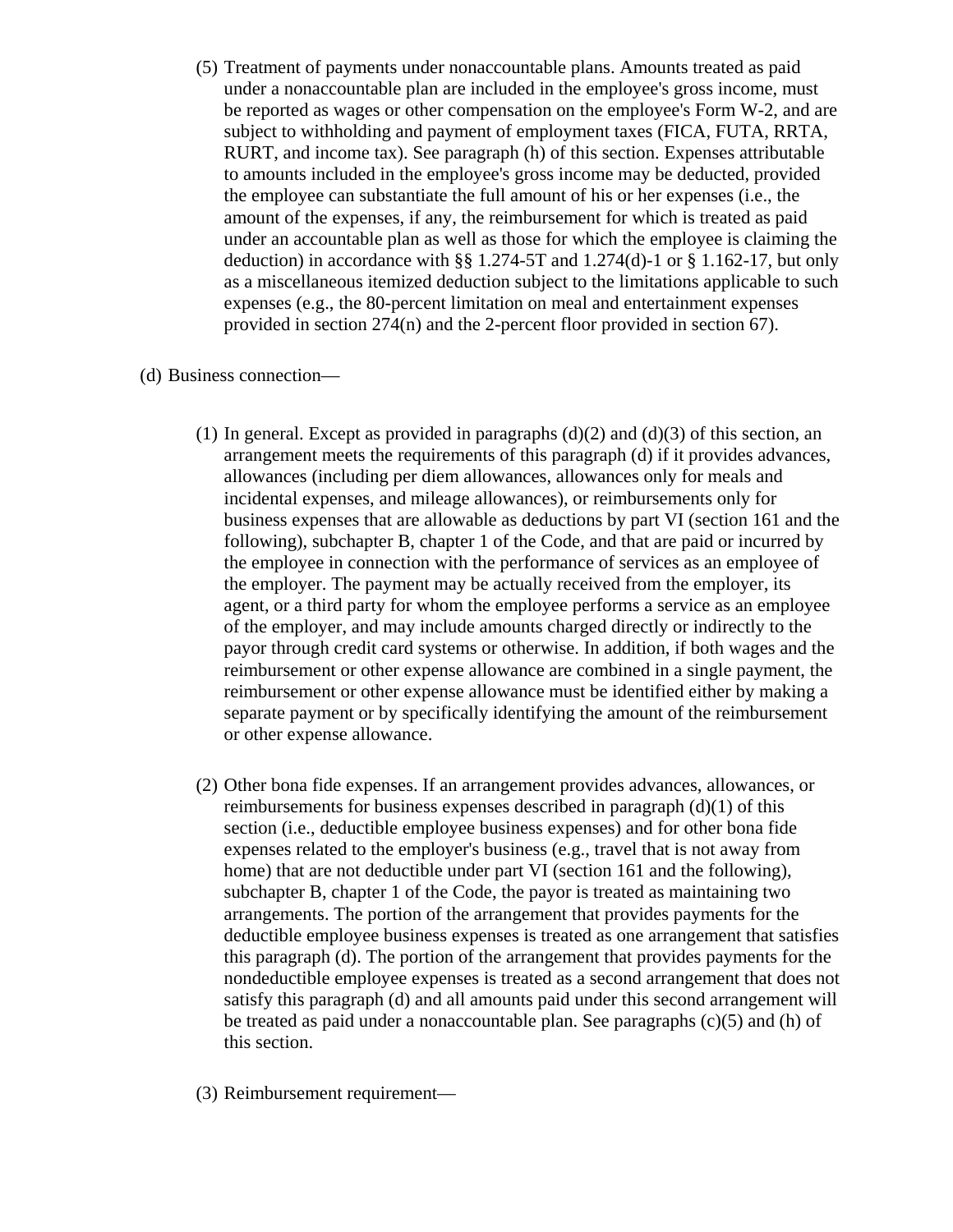- (i) In general. If a payor arranges to pay an amount to an employee regardless of whether the employee incurs (or is reasonably expected to incur) business expenses of a type described in paragraph  $(d)(1)$  or  $(d)(2)$  of this section, the arrangement does not satisfy this paragraph (d) and all amounts paid under the arrangement are treated as paid under a nonaccountable plan. See paragraphs  $(c)(5)$  and  $(h)$  of this section.
- (ii) Per diem allowances. An arrangement providing a per diem allowance for travel expenses of a type described in paragraph (d)(1) or (d)(2) of this section that is computed on a basis similar to that used in computing the employee's wages or other compensation (e.g., the number of hours worked, miles traveled, or pieces produced) meets the requirements of this paragraph (d) only if, on December 12, 1989, the per diem allowance was identified by the payor either by making a separate payment or by specifically identifying the amount of the per diem allowance, or a per diem allowance computed on that basis was commonly used in the industry in which the employee is employed. See section 274(d) and § 1.274(d)-1. A per diem allowance described in this paragraph  $(d)(3)(ii)$  may be adjusted in a manner that reasonably reflects actual increases in employee business expenses occurring after December 12, 1989.

## (e) Substantiation—

- (1) In general. An arrangement meets the requirements of this paragraph (e) if it requires each business expense to be substantiated to the payor in accordance with paragraph (e)(2) or (e)(3) of this section, whichever is applicable, within a reasonable period of time. See § 1.274-5T or § 1.162-17.
- (2) Expenses governed by section 274(d). An arrangement that reimburses travel, entertainment, use of a passenger automobile or other listed property, or other business expenses governed by section 274(d) meets the requirements of this paragraph (e)(2) if information sufficient to satisfy the substantiation requirements of section 274(d) and the regulations thereunder is submitted to the payor. See § 1.274-5. Under section 274(d), information sufficient to substantiate the requisite elements of each expenditure or use must be submitted to the payor. For example, with respect to travel away from home, § 1.274-5(b)(2) requires that information sufficient to substantiate the amount, time, place, and business purpose of the expense must be submitted to the payor. Similarly, with respect to use of a passenger automobile or other listed property, § 1.274-5(b)(6) requires that information sufficient to substantiate the amount, time, use, and business purpose of the expense must be submitted to the payor. See  $\S 1.274-5(g)$  and (j), which grant the Commissioner the authority to establish optional methods of substantiating certain expenses. Substantiation of the amount of a business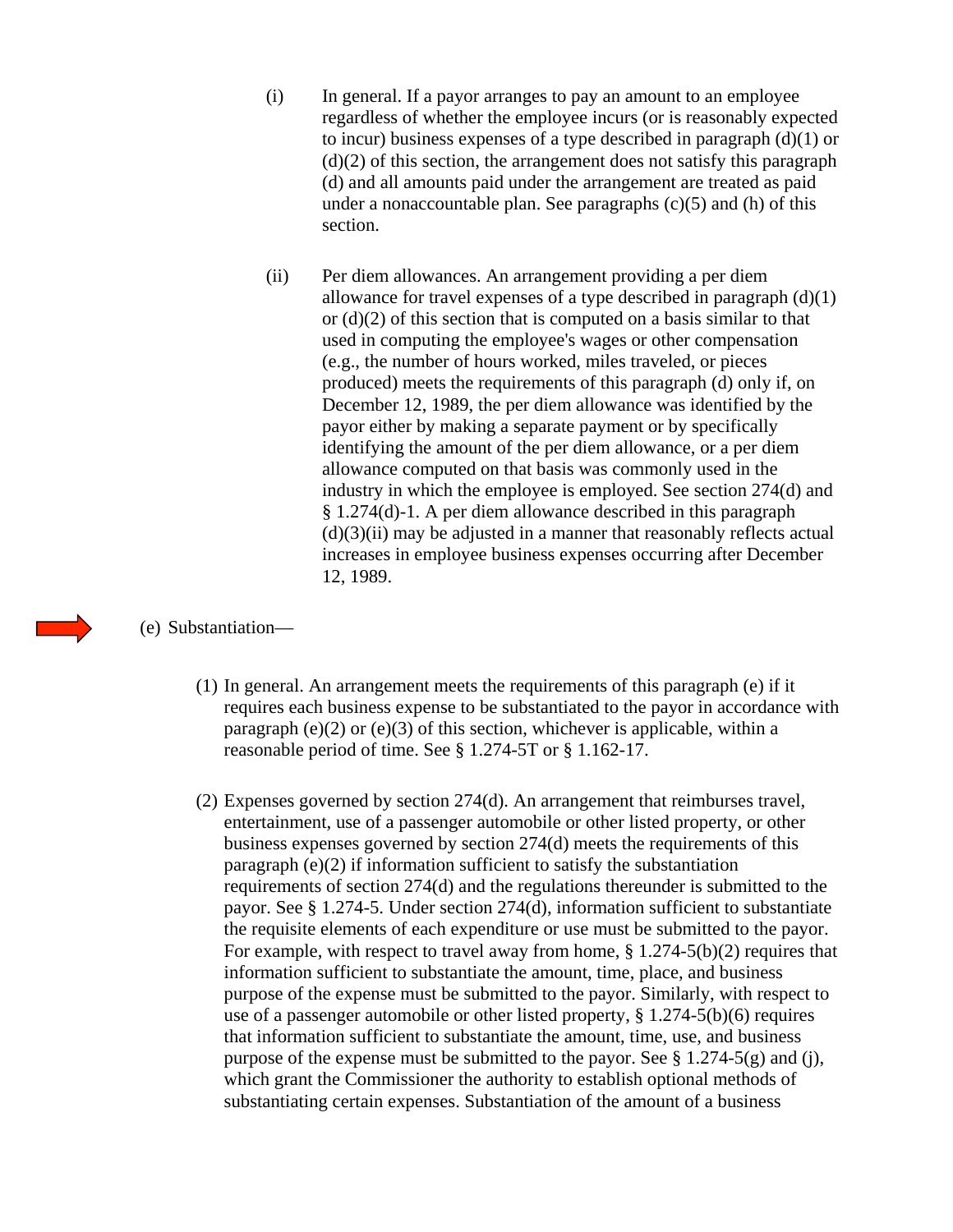expense in accordance with rules prescribed pursuant to the authority granted by §  $1.274-5(g)$  or (j) will be treated as substantiation of the amount of such expense for purposes of this section.

- (3) Expenses not governed by section 274(d). An arrangement that reimburses business expenses not governed by section 274(d) meets the requirements of this paragraph (e)(3) if information is submitted to the payor sufficient to enable the payor to identify the specific nature of each expense and to conclude that the expense is attributable to the payor's business activities. Therefore, each of the elements of an expenditure or use must be substantiated to the payor. It is not sufficient if an employee merely aggregates expenses into broad categories (such as "travel") or reports individual expenses through the use of vague, nondescriptive terms (such as "miscellaneous business expenses"). See § 1.162-  $17(b)$ .
- (f) Returning amounts in excess of expenses—
	- (1) In general. Except as provided in paragraph  $(f)(2)$  of this section, an arrangement meets the requirements of this paragraph (f) if it requires the employee to return to the payor within a reasonable period of time may amount paid under the arrangement in excess of the expenses substantiated in accordance with paragraph (e) of this section. The determination of whether an arrangement requires an employee to return amounts in excess of substantiated expenses will depend on the facts and circumstances. An arrangement whereby money is advanced to an employee to defray expenses will be treated as satisfying the requirements of this paragraph (f) only if the amount of money advanced is reasonably calculated not to exceed the amount of anticipated expenditures, the advance of money is made on a day within a reasonable period of the day that the anticipated expenditures are paid or incurred, and any amounts in excess of the expenses substantiated in accordance with paragraph (e) of this section are required to be returned to the payor within a reasonable period of time after the advance is received.
	- (2) Per diem or mileage allowances. The Commissioner may, in his discretion, prescribe rules in pronouncements of general applicability under which a reimbursement or other expense allowance arrangement that provides per diem allowances providing for ordinary and necessary expenses of traveling away from home (exclusive of transportation costs to and from destination) or mileage allowances providing for ordinary and necessary expenses of local travel and transportation while traveling away from home will be treated as satisfying the requirements of this paragraph (f), even though the arrangement does not require the employee to return the portion of such an allowance that relates to the days or miles of travel substantiated and that exceeds the amount of the employee's expenses deemed substantiated pursuant to rules prescribed under section 274(d), provided the allowance is paid at a rate for each day or mile of travel that is reasonably calculated not to exceed the amount of the employee's expenses or anticipated expenses and the employee is required to return to the payor within a reasonable period of time any portion of such allowance which relates to days or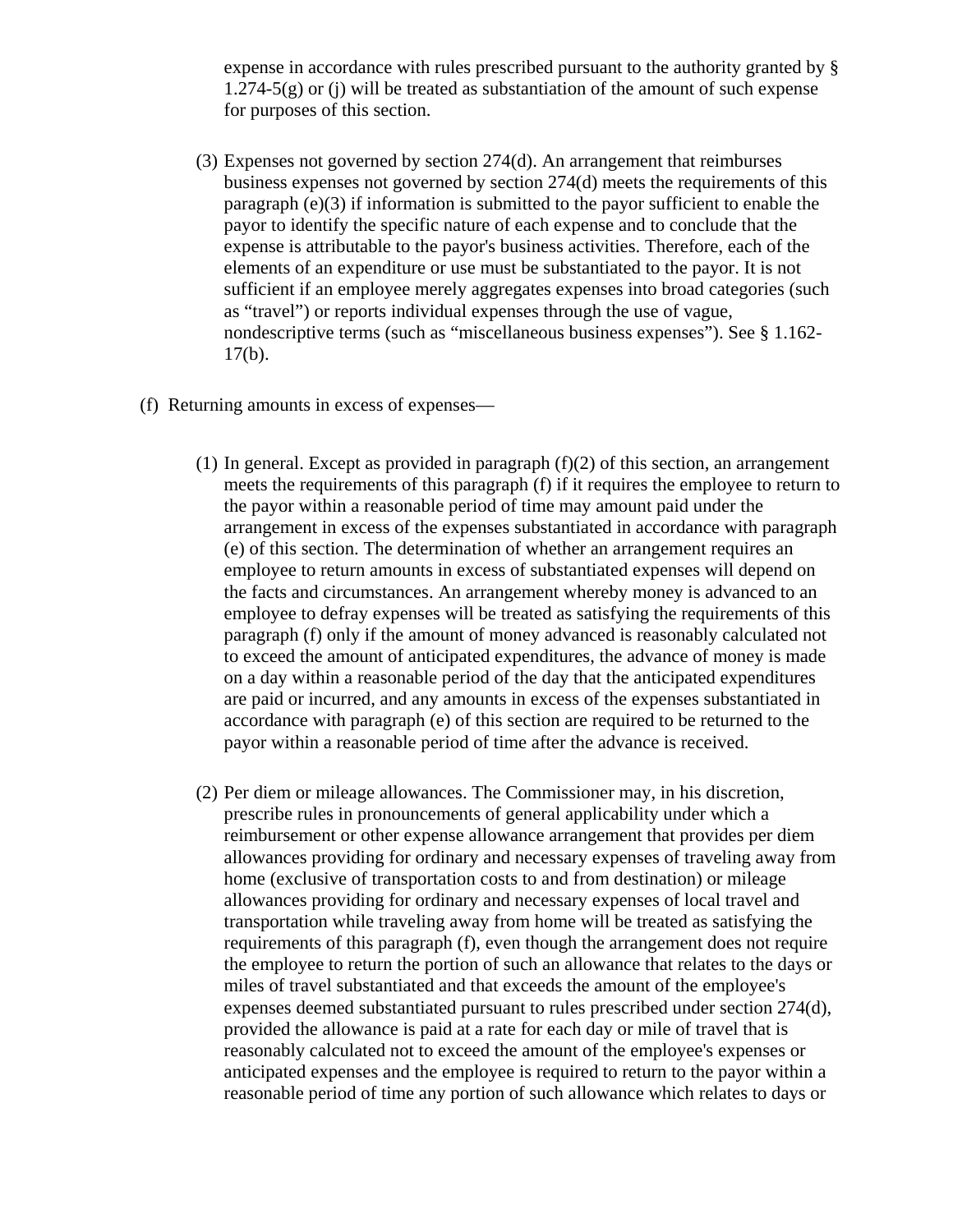miles of travel not substantiated in accordance with paragraph (e) of this section.

(g) Reasonable period—

(1) In general. The determination of a reasonable period of time will depend on the facts and circumstances.

(2) Safe harbors—

- (i) Fixed date method. An advance made within 30 days of when an expense is paid or incurred, an expense substantiated to the payor within 60 days after it is paid or incurred, or an amount returned to the payor within 120 days after an expense is paid or incurred will be treated as having occurred within a reasonable period of time.
- (ii) Periodic statement method. If a payor provides employees with periodic statements (no less frequently than quarterly) stating the amount, if any, paid under the arrangement in excess of the expenses the employee has substantiated in accordance with paragraph (e) of this section, and requesting the employee to substantiate any additional business expenses that have not yet been substantiated (whether or not such expenses relate to the expenses with respect to which the original advance was paid) and/or to return any amounts remaining unsubstantiated within 120 days of the statement, an expense substantiated or an amount returned within that period will be treated as being substantiated or returned within a reasonable period of time.
- (3) Pattern of overreimbursements. If, under a reimbursement or other expense allowance arrangement, a payor has a plan or practice to provide amounts to employees in excess of expenses substantiated in accordance with paragraph (e) of this section and to avoid reporting and withholding on such amounts, the payor may not use either of the safe harbors provided in paragraph  $(g)(2)$  of this section for any years during which such plan or practice exists.
- (h) Withholding and payment of employment taxes—
	- (1) When excluded from wages. If an arrangement meets the requirements of paragraphs (d), (e), and (f) of this section, the amounts paid under the arrangement that are not in excess of the expenses substantiated in accordance with paragraph (e) of this section (i.e., the amounts treated as paid under an accountable plan) are not wages and are not subject to withholding and payment of employment taxes. If an arrangement provides advances, allowances, or reimbursements for meal and entertainment expenses and a portion of the payment is treated as paid under a nonaccountable plan under paragraph (d)(2) of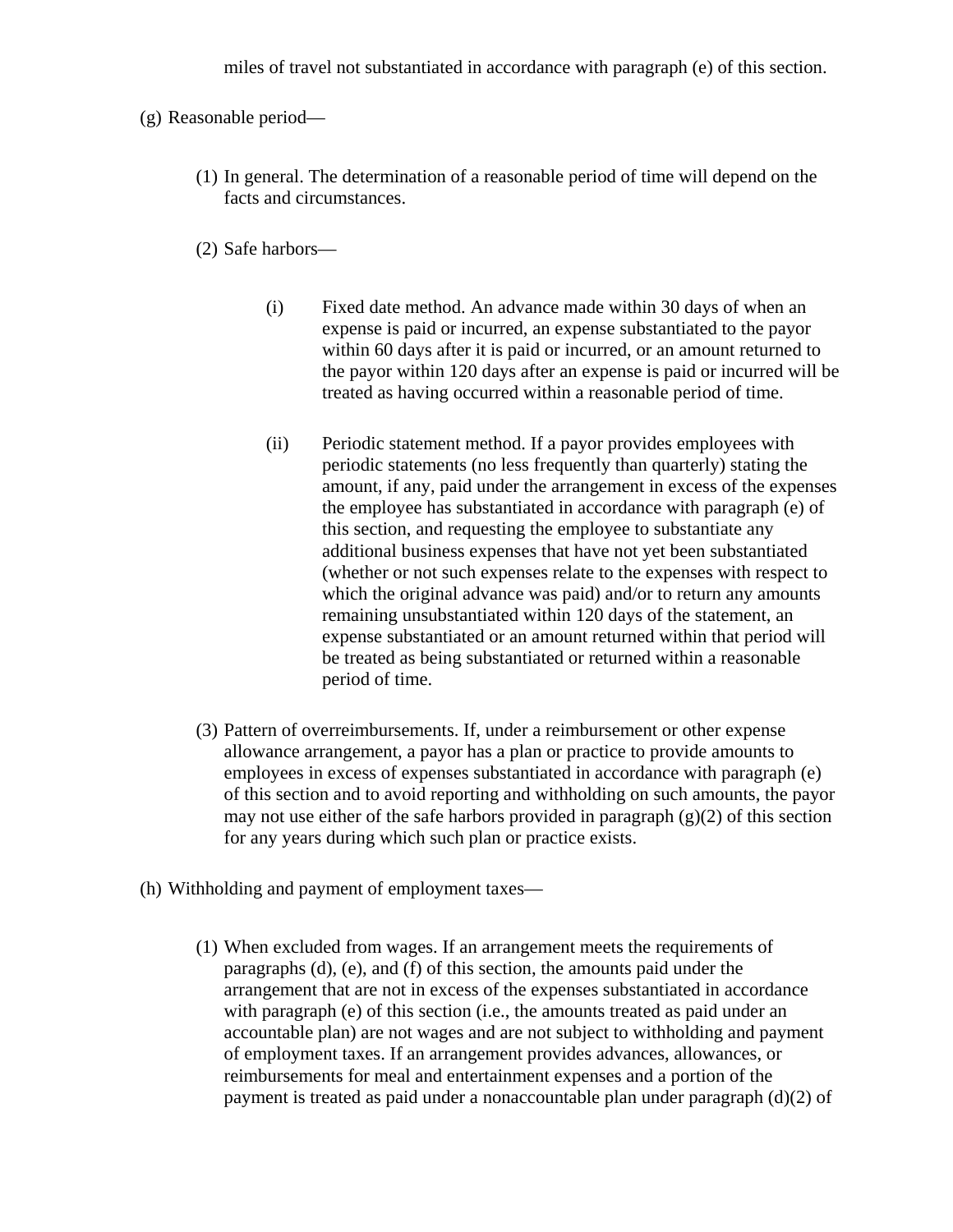this section due solely to section  $274(n)$ , then notwithstanding paragraph  $(h)(2)(ii)$ of this section, these nondeductible amounts are neither treated as gross income nor subject to withholding and payment of employment taxes.

- (2) When included in wages—
	- (i) Accountable plans—
		- $(A)$ General rule. Except as provided in paragraph  $(h)(2)(i)(B)$  of this section, if the expenses covered under an arrangement that meets the requirements of paragraphs (d), (e), and (f) of this section are not substantiated to the payor in accordance with paragraph (e) of this section within a reasonable period of time or if any amounts in excess of the substantiated expenses are not returned to the payor in accordance with paragraph (f) of this section within a reasonable period of time, the amount which is treated as paid under a nonaccountable plan under paragraph  $(c)(3)(ii)$  of this section is subject to withholding and payment of employment taxes no later than the first payroll period following the end of the reasonable period. A payor may treat any amount not substantiated or returned within the periods specified in paragraph  $(g)(2)$  of this section as not substantiated or returned within a reasonable period of time.

(B) Per diem or mileage allowances—

- (1) In general. If a payor pays a per diem or mileage allowance under an arrangement that meets the requirements of the paragraphs (d), (e), and (f) of this section, the portion, if any, of the allowance paid that relates to days or miles of travel substantiated in accordance with paragraph (e) of this section and that exceeds the amount of the employee's expenses deemed substantiated for such travel pursuant to rules prescribed under section 274(d) and  $\S$  1.274(d)-1 or  $\S$ 1.274-5T(j) is treated as paid under a nonaccountable plan. See paragraph  $(c)(3)(ii)$  of this section. Because the employee is not required to return this excess portion, the reasonable period of time provisions of paragraph (g) of this section (relating to the return of excess amounts) do not apply to this excess portion.
- (2) Reimbursements. Except as provided in paragraph  $(h)(2)(i)(B)(4)$  of this section, in the case of a per diem or mileage allowance paid as a reimbursement at a rate for each day or mile of travel that exceeds the amounts of the employee's expenses deemed substantiated for a day or mile of travel, the excess portion described in paragraph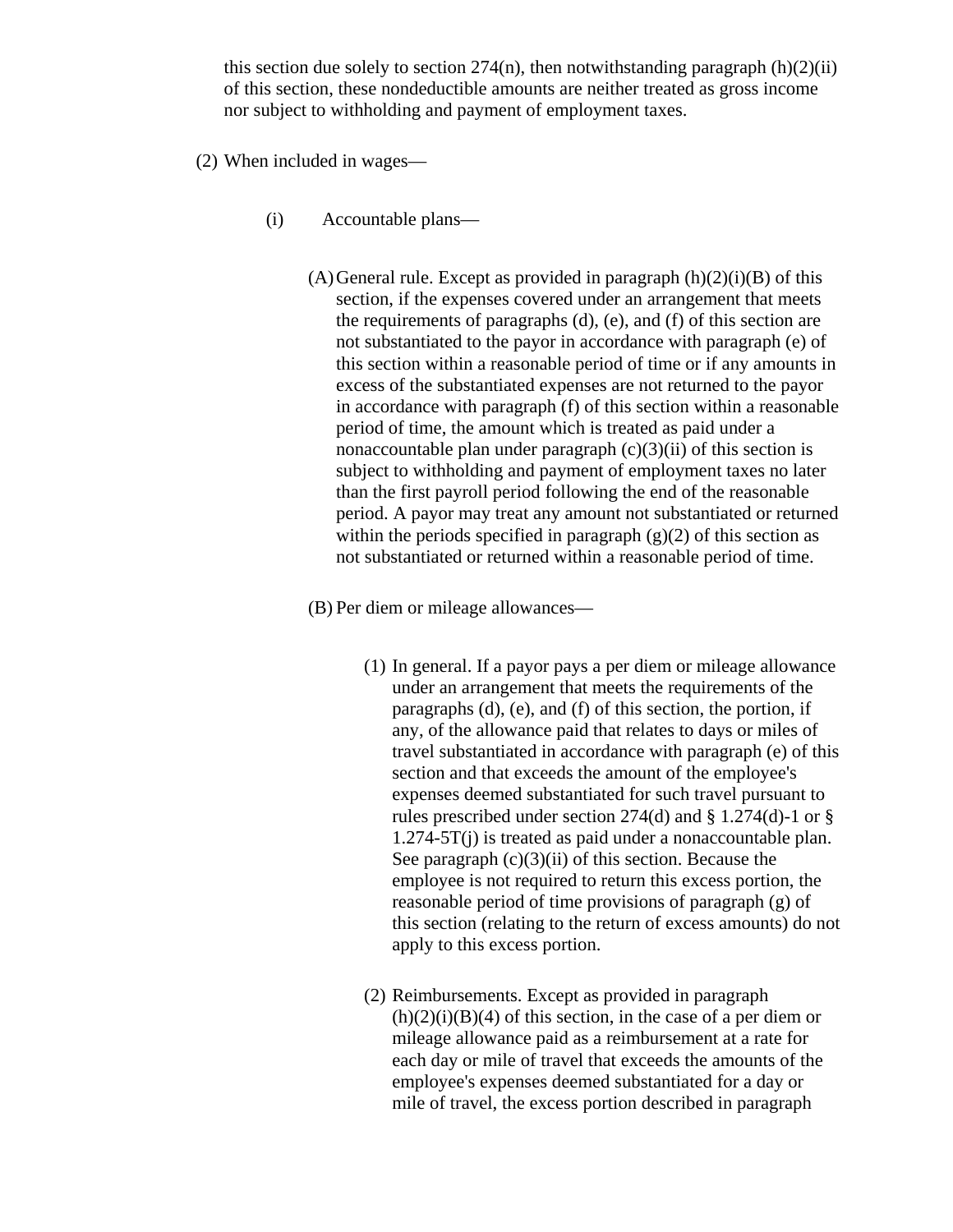$(h)(2)(i)$  of this section is subject to withholding and payment of employment taxes in the payroll period in which the payor reimburses the expenses for the days or miles of travel substantiated in accordance with paragraph (e) of this section.

- (3) Advances. Except as provided in paragraph  $(h)(2)(i)(B)(4)$ of this section, in the case of a per diem or mileage allowance paid as an advance at a rate for each day or mile of travel that exceeds the amount of the employee's expenses deemed substantiated for a day or mile of travel, the excess portion described in paragraph  $(h)(2)(i)$  of this section is subject to withholding and payment of employment taxes no later than the first payroll period following the payroll period in which the expenses with respect to which the advance was paid (i.e., the days or miles of travel) are substantiated in accordance with paragraph (e) of this section. The expenses with respect to which the advance was paid must be substantiated within a reasonable period of time. See paragraph (g) of this section.
- (4) Special rules. The Commissioner may, in his discretion, prescribe special rules in pronouncements of general applicability regarding the timing of withholding and payment of employment taxes on per diem and mileage allowances.
- (ii) Nonaccountable plans. If an arrangement does not satisfy one or more of the requirements of paragraphs (d), (e), or (f) of this section, all amounts paid under the arrangement are wages and are subject to withholding and payment of employment taxes when paid.
- (i) Application. The requirements of paragraphs (d) (business connection), (e) (substantiation), and (f) (returning amounts in excess of expenses) of this section will be applied on an employee-by-employee basis. Thus, for example, the failure by one employee to substantiate expenses under an arrangement in accordance with paragraph (e) of this section will not cause amounts paid to other employees to be treated as paid under a nonaccountable plan.
- (j) Examples. The rules contained in this section may be illustrated by the following examples:

Example (1). Reimbursement requirement. Employer S pays its engineers \$200 a day. On those days that an engineer travels away from home on business for Employer S, Employer S designates \$50 of the \$200 as paid to reimburse the engineer's travel expenses. Because Employer S would pay an engineer \$200 a day regardless of whether the engineer was traveling away from home, the arrangement does not satisfy the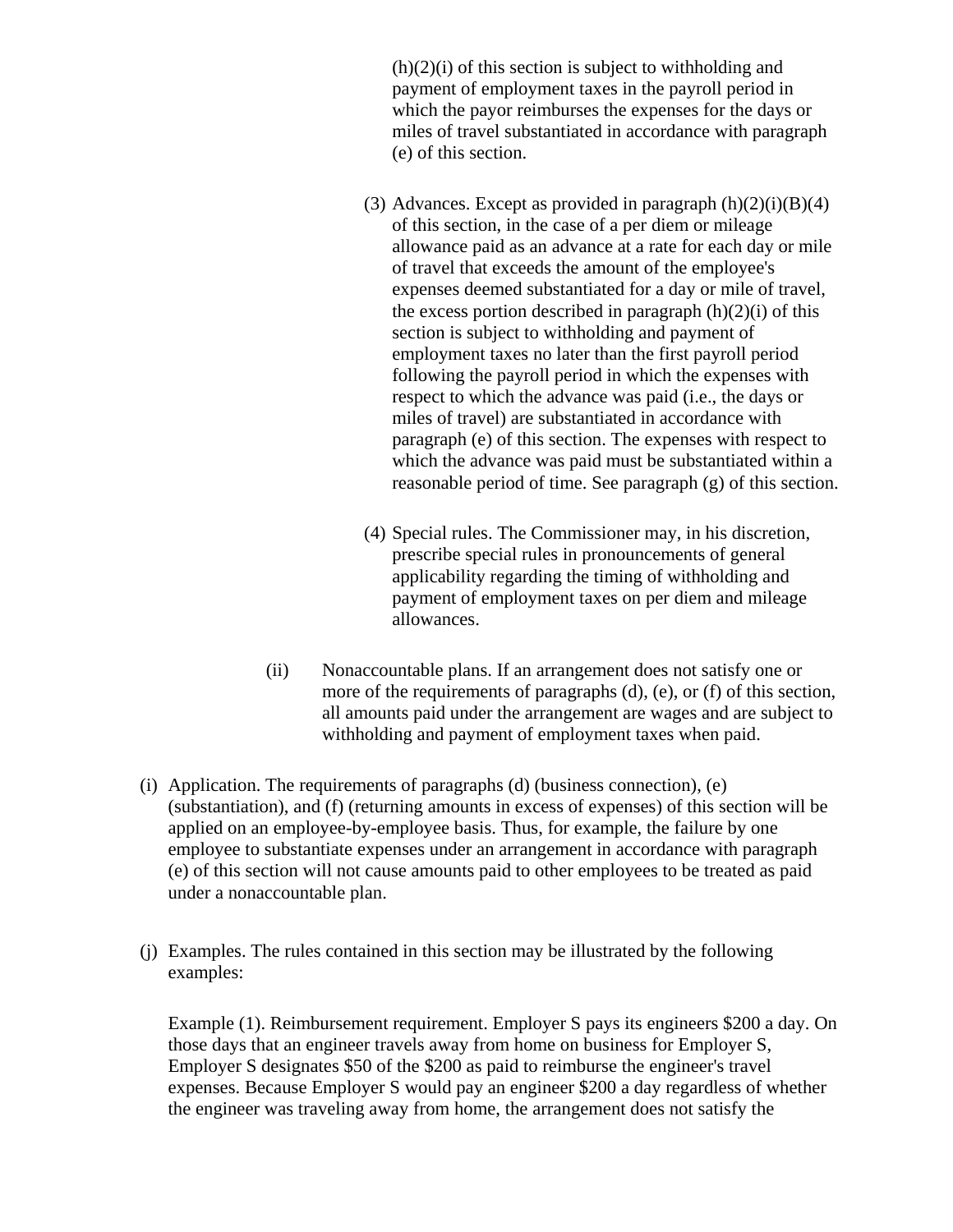reimbursement requirement of paragraph  $(d)(3)(i)$  of this section. Thus, no part of the \$50 Employer S designated as a reimbursement is treated as paid under an accountable plan. Rather, all payments under the arrangement are treated as paid under a nonaccountable plan. Employer S must report the entire \$200 as wages or other compensation on the employees' Forms W-2 and must withhold and pay employment taxes on the entire \$200 when paid.

Example (2). Reimbursement requirement, multiple arrangements. Airline T pays all its employees a salary. Airline T also pays an allowance under an arrangement that otherwise meets the requirements of paragraphs (d), (e), and (f) of this section to its pilots and flight attendants who travel away from their home base airports, whether or not they are "away from home." Because the allowance is paid only to those employees who incur (or are reasonably expected to incur) expenses of a type described in paragraph (d)(1) or (d)(2) of this section, the arrangement satisfies the reimbursement requirement of paragraph  $(d)(3)(i)$  of this section. Under paragraph  $(d)(2)$  of this section, Airline T is treated as maintaining two arrangements. The portion of the arrangement providing the allowances for away from home travel is treated as an accountable plan. The portion of the arrangement providing the allowances for non-away from home travel is treated as a nonaccountable plan. Airline T must report the non-away from home allowances as wages or other compensation on the employees' Forms W-2 and must withhold and pay employment taxes on these payments when paid.

Example (3). Reimbursement requirement. Corporation R pays all its salespersons a salary. Corporation R also pays a travel allowance under an arrangement that otherwise meets the requirements of paragraphs (d), (e), and (f) of this section. This allowance is paid to all salespersons, including salespersons that Corporation R knows, or has reason to know, do not travel away from their offices on Corporation R business and would not be reasonably expected to incur travel expenses. Because the allowance is not paid only to those employees who incur (or are reasonably expected to incur) expenses of a type described in paragraph  $(d)(1)$  or  $(d)(2)$  of this section, the arrangement does not satisfy the reimbursement requirement of paragraph  $(d)(3)(i)$  of this section. Thus, no part of the allowance Corporation R designated as a reimbursement is treated as paid under an accountable plan. Rather, all payments under the arrangement are treated as paid under a nonaccountable plan. Corporation R must report all payments under the arrangement as wages or other compensation on the employees' Forms W-2 and must withhold and pay employment taxes on the payments when paid.

Example (4). Separate arrangement, miscellaneous expenses. Under an arrangement that meets the requirements of paragraphs (d), (e), and (f) of this section, County U reimburses its employees for lodging and meal expenses incurred when they travel away from home on County U business. For its own convenience, County U also separately pays certain of its employees a \$25 monthly allowance to cover the cost of small miscellaneous office expenses. County U does not require its employees to substantiate these miscellaneous expenses and does not require them to return the amounts by which the monthly allowance exceeds the miscellaneous expenses. The monthly allowance arrangement is a nonaccountable plan. County U must report the monthly allowances as wages or other compensation on the employees' Forms W-2 and must withhold and pay employment taxes on the monthly allowances when paid. The nonaccountable plan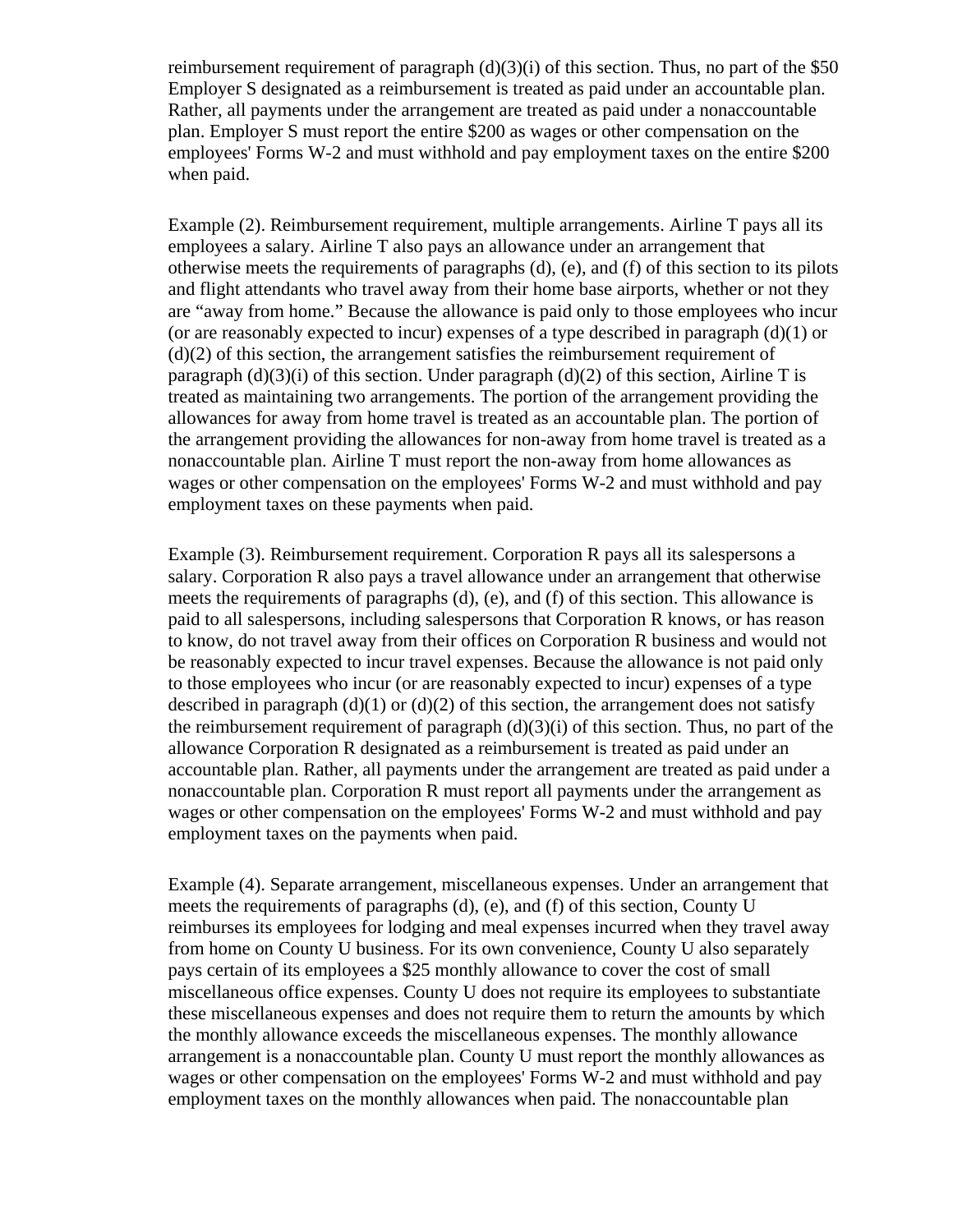providing the monthly allowances is treated as separate from the accountable plan providing reimbursements for lodging and meal expenses incurred for travel away from home on County U business.

Example (5). Excessive advances. In anticipation of employee business expenses that Corporation V does not reasonably expect to exceed \$400 in any quarter, Corporation V nonetheless advances \$1,000 to Employee A for such expenses. Whenever Employee A substantiates an expense in accordance with paragraph (e) of this section, Corporation V provides an additional advance in an amount equal to the amount substantiated, thereby providing a continuing advance of \$1,000. Because the amounts advanced under this arrangement are not reasonably calculated so as not to exceed the amount of anticipated expenditures and because the advance of money is not made on a day within a reasonable period of the day that the anticipated expenditures are paid or incurred, the arrangement is a nonaccountable plan. The arrangement fails to satisfy the requirements of paragraphs (d) (business connection) and (f) (reasonable calculation of advances) of this section. Thus, Corporation V must report the entire amount of each advance as wages or other compensation and must withhold and pay employment taxes on the entire amount of each advance when paid.

Example (6). Excess mileage advance. Under an arrangement that meets the requirements of paragraphs (d), (e), and (f) of this section, Employer W pays its employees a mileage allowance at a rate of 30 cents per mile (when the amount deemed substantiated for each mile of travel substantiated is 26 cents per mile) to cover automobile business expenses. The allowance is paid at a rate for each mile of travel that is reasonably calculated not to exceed the amount of the employee's expenses or anticipated expenses. Employer W does not require the return of the portion of the mileage allowance (4 cents) that exceeds the amount deemed substantiated for each mile of travel substantiated in accordance with paragraph (e) of this section. In June, Employer W advances Employee B \$150 for 500 miles to be traveled by Employee B during the month. In July, Employee B substantiates 500 miles of business travel. The amount deemed substantiated by Employee B is \$130. However, Employer W does not require Employee B to return the remaining \$20 of the advance. No later than the first payroll period following the payroll period in which the business miles of travel are substantiated, Employer W must withhold and pay employment taxes on \$20 (500 miles x 4 cents per mile).

Example (7). Excess per diem reimbursement. Under an arrangement that meets the requirements of paragraphs (d), (e), and (f) of this section, Employer X pays its employees a per diem allowance to cover lodging, meal, and incidental expenses incurred for travel away from home on Employer X business at a rate equal to 120 percent of the amount deemed substantiated for each day of travel to the localities to which the employees travel. Employer X does not require the employees to return the 20 percent by which the reimbursement for those expenses exceeds the amount deemed substantiated for each day of travel substantiated in accordance with paragraph (e) of this section. Employee C substantiates six days of business travel away from home: Two days in a locality for which the amount deemed substantiated is \$100 a day and four days in a locality for which the amount deemed substantiated is \$125 a day. Employer X reimburses Employee C \$840 for the six days of travel away from home (2 x (120% x  $$100$ ) + 4 x (120% x  $$125$ )), and does not require Employee C to return the excess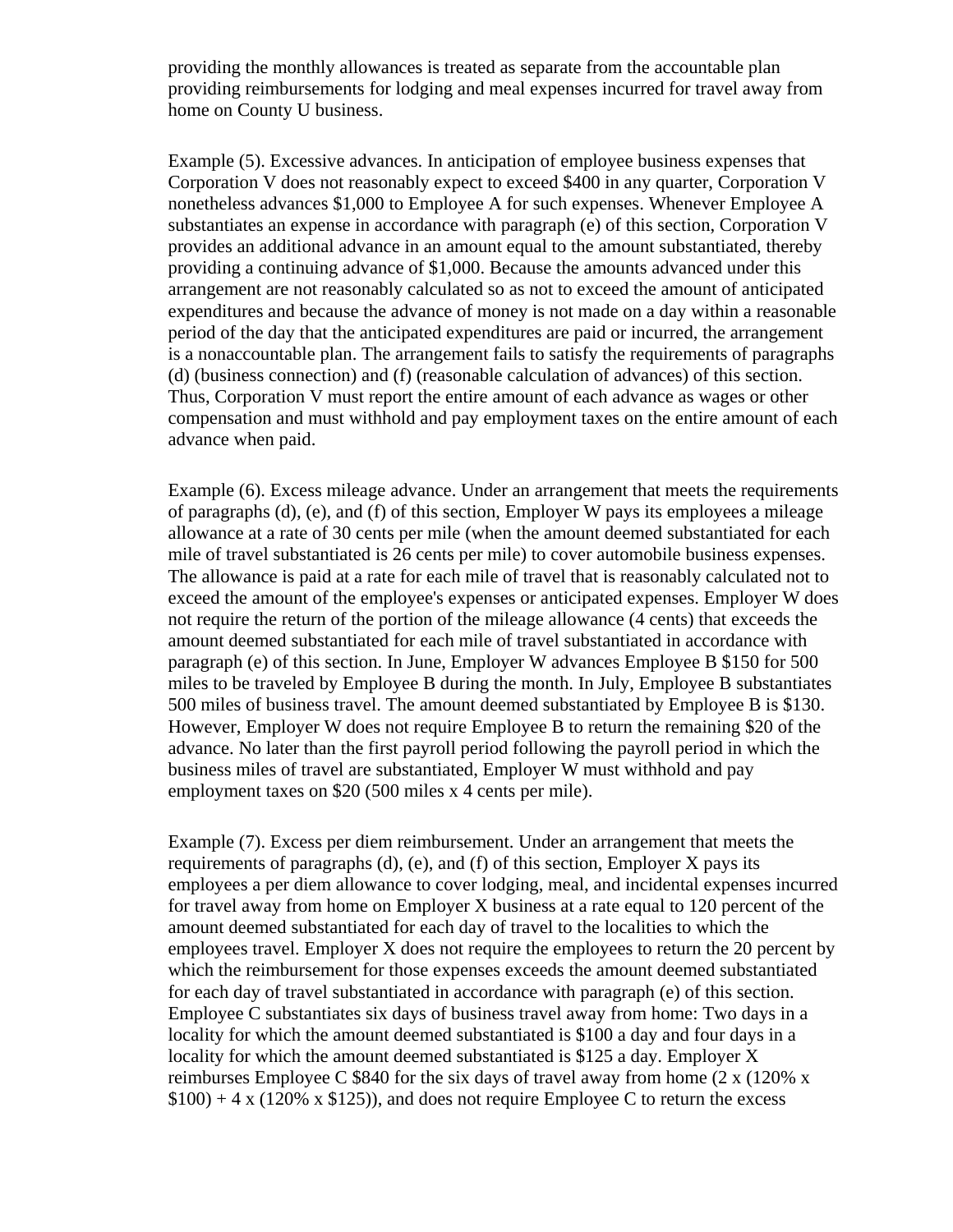portion (\$140 excess portion =  $(2 \text{ days } x \text{ } $20 ($120 - $100) + 4 \text{ days } x \text{ } $25 ($150 -$ \$125)). For the payroll period in which Employer X reimburses the expenses, Employer X must withhold and pay employment taxes on \$140.

Example (8). Return Requirement. Employer Y provides expense allowances to certain of its employees to cover business expenses of a type described in paragraph (d)(1) of this section under an arrangement that requires the employees to substantiate their expenses within a reasonable period of time and to return any excess amounts within a reasonable period of time. Each time an employee returns an excess amount to Employer Y, however, Employer Y pays the employee a "bonus" equal to the amount returned by the employee. The arrangement fails to satisfy the requirements of paragraph (f) (returning amounts in excess of expenses) of this section. Thus, Employer Y must report the entire amount of the expense allowance payments as wages or other compensation and must withhold and pay employment taxes on the payments when paid. Compare example (6) (where the employee is not required to return the portion of the mileage allowance that exceeds the amount deemed substantiated for each mile of travel substantiated).

Example (9). Timely substantiation. Employer Z provides a \$500 advance to Employee D for a trip away from home on Employer Z business. Employee D incurs \$500 in business expenses on the trip. Employer Z uses the periodic statement method safe harbor. At the end of the quarter during which the trip occurred, Employer Z sends a quarterly statement to Employee D stating that \$500 was advanced to Employee D during the quarter and that no expenses were substantiated and no excess amounts returned. The statement advises Employee D that Employee D must substantiate any additional business expenses within 120 days of the date of the statement, and must return any unsubstantiated excess within the 120-day period. Employee D fails to substantiate any expenses or to return the excess within the 120-day period. Employer Z treats the \$500 as wages and withholds and pays employment taxes on the \$500. After the 120-day period has expired, Employee D substantiates the \$500 in travel expenses in accordance with paragraph (e) of this section. Employer Z properly reported and withheld and paid employment taxes on the \$500 and no adjustments may be made. Employee D must include the \$500 in gross income and may deduct the \$500 of expenses as a miscellaneous itemized deduction subject to the 2 percent floor provided in section 67.

- (k) Anti-abuse provision. If a payor's reimbursement or other expense allowance arrangement evidences a pattern of abuse of the rules of section 62(c) and this section, all payments made under the arrangement will be treated as made under a nonaccountable plan.
- (l) Cross references. For employment tax regulations relating to reimbursement and expense allowance arrangements, see §§ 31.3121(a)-3, 31.3231(e)-(3), 31.3306(b)-2, and 31.3401(a)-4, which generally apply to payments made under reimbursement or other expense allowance arrangements received by an employee on or after July 1, 1990 with respect to expenses paid or incurred on or after July 1, 1990. For reporting requirements, see § 1.6041-3(i), which generally applies to payments made under reimbursement or other expense allowance arrangements received by an employee on or after January 1, 1989 with respect to expenses paid or incurred on or after January 1, 1989.